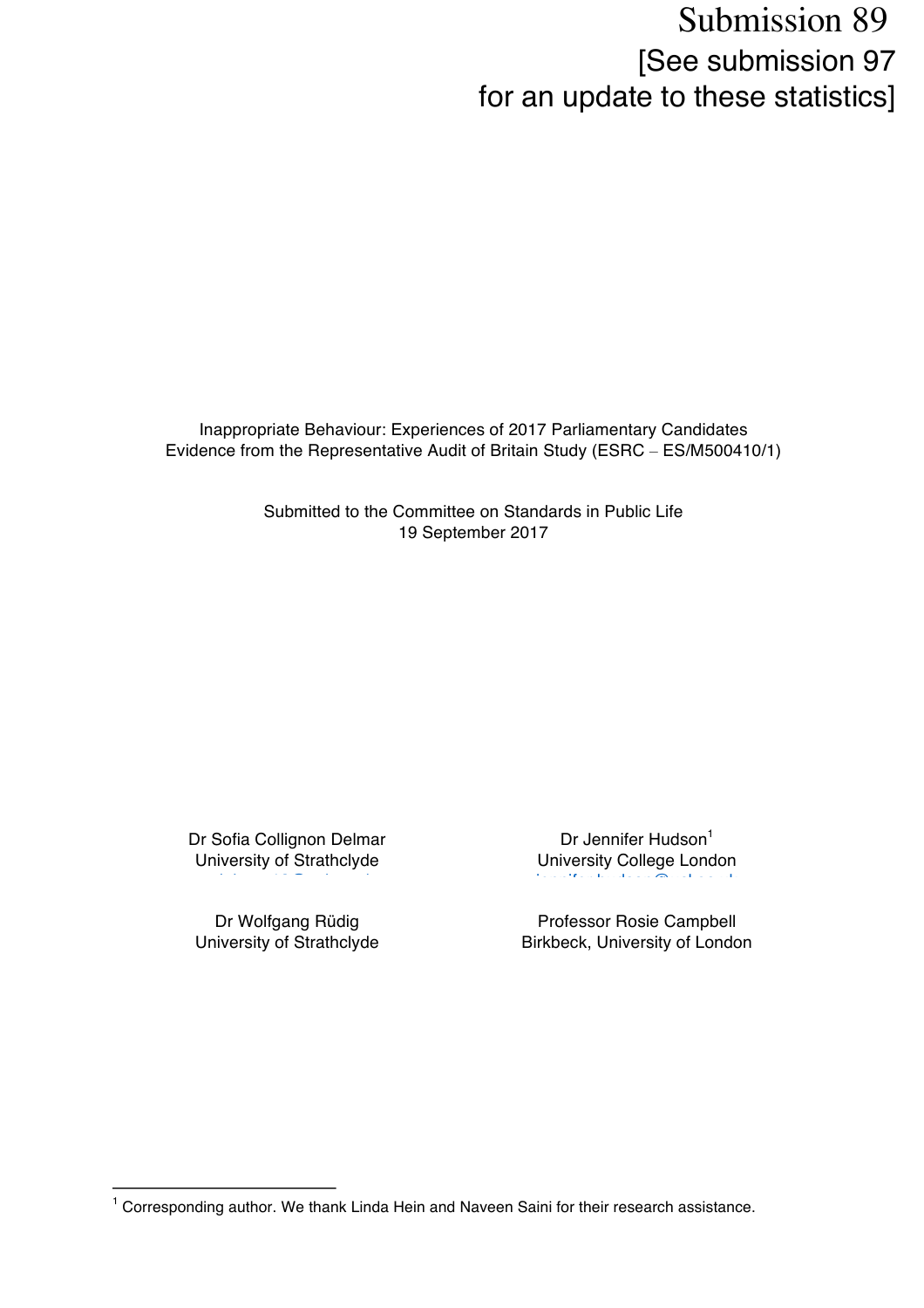#### 1. Sample and data

This evidence is based on early data, the first 733 responses received out of the 2825 candidates we have contacted; giving a response rate of 25.9%. The total response rate to our 2015 survey was 57% and we have no reason to anticipate a lower response rate at the end of data collection for the 2017 survey. We therefore stress that these early results may change as we increase our sample size.

For comparability to previous studies, our questions are similar to those by David James who conducted a survey of MPs on harassment in  $2010<sup>2</sup>$  Our sample includes N= 733 candidates (including 2015 MPs who stood again) from the Conservative, Labour, Liberal Democrat, SNP, Plaid Cymru, UKIP and Green parties (see Table A1). With respect to gender, 229 respondents identify as female, 502 identify as male, and two identify as non-binary. We have 31 black / minority ethnic candidates in the sample, however due to the small N we are unable to say anything statistically about BME candidates experience of inappropriate behaviours. The data on BME candidates should be interpreted as descriptive only.

#### 2. Topline insights

- 32% of candidates who have participated in the survey so far said they experienced  $\bullet$ some form of inappropriate behaviour during the 2017 general election campaign
- Women candidates were more likely to have experienced inappropriate behaviour
- Abuse of women candidates is not directed at any specific age group; women of all ages receive abuse
- 73% of candidates find abuse annoying, a majority (56%) are concerned, and 32% say they are fearful
- Sending inappropriate emails and abuse on social media are the most common types of  $\bullet$ inappropriate behaviour: physical attacks, thankfully, are rare
- $\bullet$ 32% of candidates report inappropriate behaviour by supporters of opposition parties/candidates
- To increase candidate safety and improve the campaign environment, candidates suggested maintaining the anonymity of candidates' and agents' home addresses and ensuring appropriate and timely responses from police and political parties. They also suggest appropriate training on how to deal with harassment should be provided by parties and police.

#### 3. Key findings

In this submission, we use *inappropriate behaviour* or *abuse* as general terms for a range of behaviours (e.g. assault, threats, harassment or unwanted approaches/contact).

#### 1. Extent of inappropriate behaviours

To measure the extent of abuse during the campaign, we asked candidates: During the 2017 General Election campaign, there were several press reports about candidates experiencing harassment and even security threats. Did you personally experience any form of inappropriate behaviour, harassment or threats to your security in your position as a parliamentary candidate during the election campaign?

<sup>&</sup>lt;sup>2</sup> James. D. V., Sukhwal, S., Farnham, F. R., Evans, J., Barrie, C., Taylor, A., & Wilson, S. P. (2016). Harassment and stalking of Members of the United Kingdom Parliament: associations and consequences. The Journal of Forensic Psychiatry & Psychology, 27(3), 309-330. We are grateful to David James for sharing his questions with us.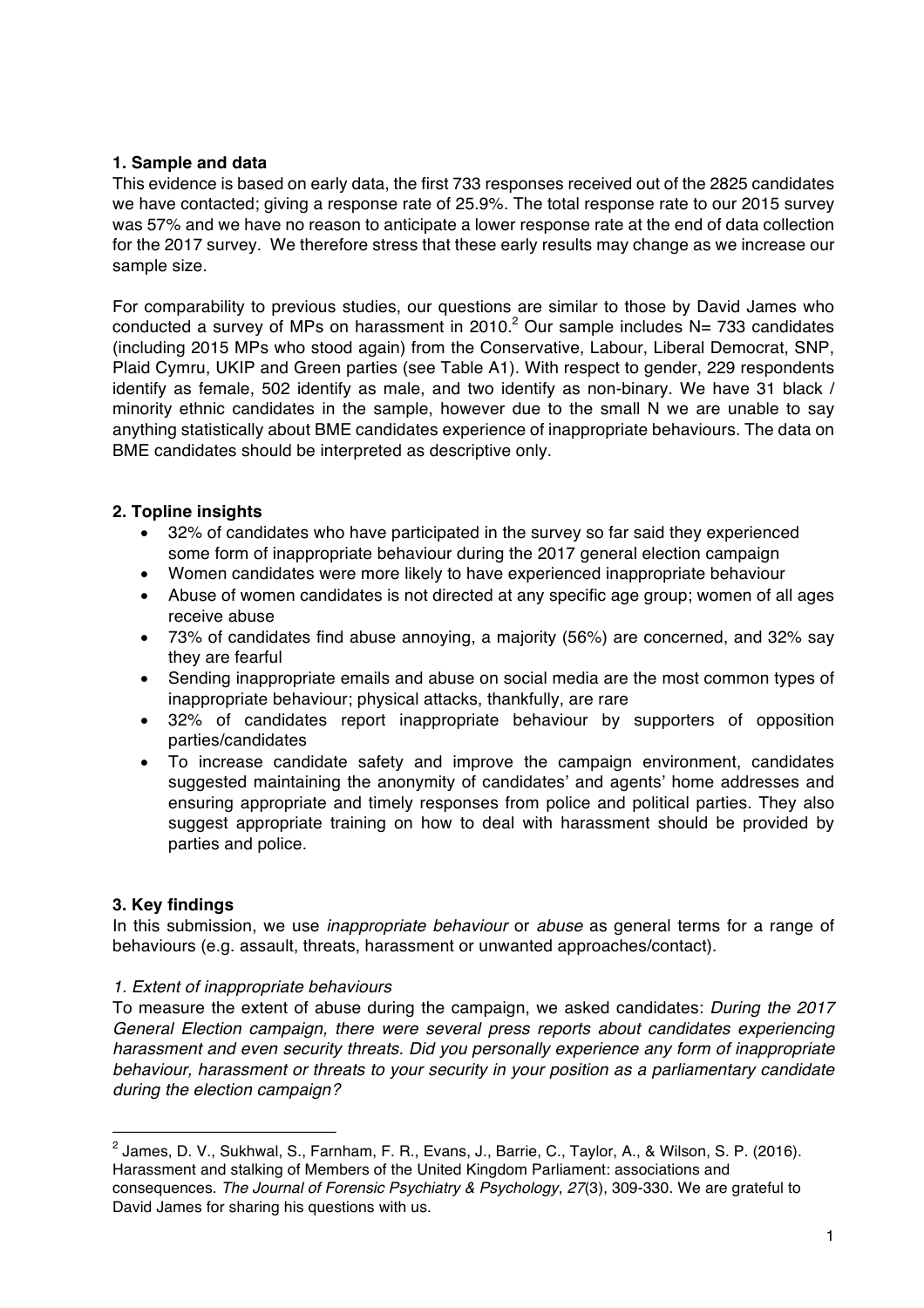Just under one third (32%) of candidates said they had experienced some form of inappropriate behaviour during 2017 campaign. We find significant differences with respect to party and gender. As shown in Table 1, Conservative candidates were more likely to report experiencing inappropriate behaviour than candidates from any other party. Conservative candidates cited more general abuse, in particular, being called 'Tory scum'.

| .                       |          | அ−∙∙∽∙   | , , , ,       |
|-------------------------|----------|----------|---------------|
|                         | $%$ No   | % Yes    | Total $% (N)$ |
| Conservative            | 31       | 69       | 100 (94)      |
|                         | (29)     | (65)     |               |
| Labour                  | 64       | 36       | 100 (171)     |
|                         | (110)    | (61)     |               |
| <b>Liberal Democrat</b> | 76       | 24       | 100 (201)     |
|                         | (152)    | (49)     |               |
| <b>SNP</b>              | 38       | 62       | 100(8)        |
|                         | (3)      | (5)      |               |
| Plaid Cymru             | 67       | 33       | 100(6)        |
|                         | (4)      | (2)      |               |
| <b>UKIP</b>             | 59       | 41       | 100 (78)      |
|                         | (46)     | (32)     |               |
| Green                   | 90       | 10       | 100(161)      |
|                         | (145)    | (16)     |               |
| Total                   | 68 (491) | 32 (233) | 100 (724)     |
| $.2 -$<br>$\cdots$      |          |          |               |

|  |  | Table 1. Reports of inappropriate behaviour in the 2017 general election by party |  |  |  |
|--|--|-----------------------------------------------------------------------------------|--|--|--|
|  |  |                                                                                   |  |  |  |

(Percentage (N); Pearson chi<sup>2</sup> 109.86;  $p < .001$ )

Women candidates (37%) were more likely to report being subject to inappropriate behaviour than men (30%). As shown in Figure 1, abuse occurs across all age groups and is not statistically more likely to be targeted at younger or older women candidates.



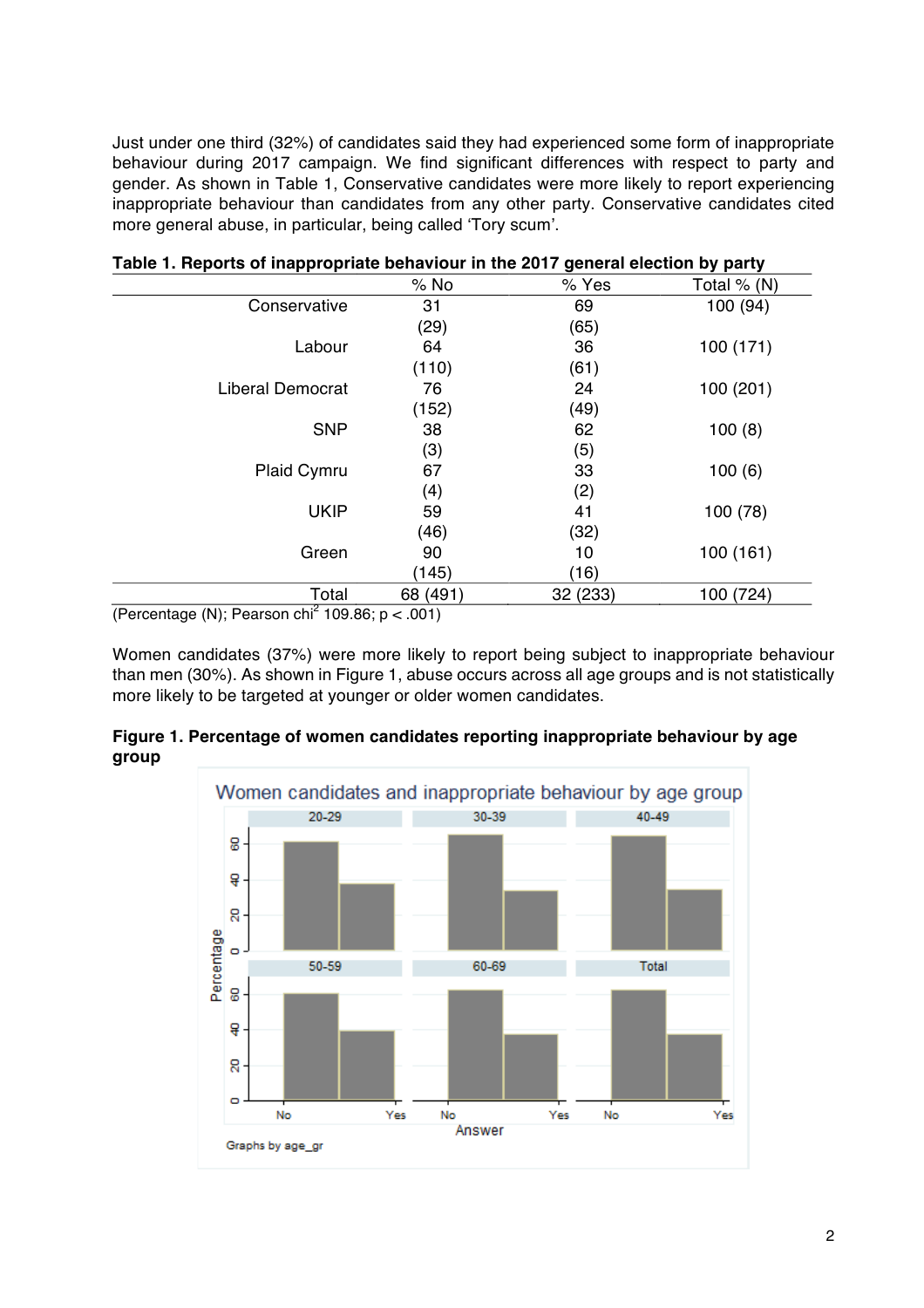Our sample contains 31 BME candidates, 7 (23%) of whom said they had experienced inappropriate behaviour.<sup>3</sup> Of the 7 BME candidates who reported abusive behaviour, four are women.

We did not ask directly the extent to which people affiliated with the candidate's campaign were also targeted for abuse (see Table 3, item 2 that asks about abuse directed at the candidate or others close to them). However, in open text responses, we can illustrate how abuse extends to people in the candidate's sphere:

Some examples mentioned:

- "I received mildly harassing phone calls at all hours. A family member's car was keyed. I was not terribly distressed, but my husband was, which became a source of contention regarding standing for office"
- "The only incident that enraged me was the person who insulted my family and relatives.  $\bullet$ Others were vitriolic in their abuse and rabid in their hatred of all things Conservative and, although I accepted this, such behaviour distressed my wife"
- "Intrusive (illegible) is delivered to my home and being followed in a car"  $\bullet$
- "A phone line was diverted home. My wife answered and a 14-15 year old girl, possibly  $\bullet$ encouraged by her father was aggressive and rude"
- "Aggressive behaviour towards my wife and another female campaigner"  $\bullet$
- "References to where I live and my children and family mentioned, references to my daily  $\bullet$ routine"

Some insights from the open-ended questions:

- Candidates indicated that the most worrving abuse / events are those that include  $\bullet$ references to place of work, children and family
- Families, particularly spouses and partners, feel also threatened
- Harassment can become a source of contention with family regarding standing for office

#### 2. Responses to inappropriate behaviour

We asked candidates the extent to which they felt annoyed, concerned or fearful in response to any inappropriate behaviour they encountered. Table 2 shows that 73% of candidates find abuse annoving, a majority (56%) are concerned, and 32% say they are fearful.

| apuse |               |         |                  |                |
|-------|---------------|---------|------------------|----------------|
|       |               | Annoyed | <b>Concerned</b> | <b>Fearful</b> |
|       | Not at all    |         | 16               | 39             |
|       | Only a little | 23      | 28               | 29             |
|       | Moderately    | 31      | 39               | 21             |
|       | Verv          | 42      |                  |                |
|       | Total         | 100     | 100              | 100            |

# Table 2. Percentage of candidates who felt annoyed, concerned or fearful in response to

 $3$  Of the 7 BME candidates who reported abusive behaviour, four are women. Although our numbers for BME candidates are too small to draw any statistical inferences, we were keen to look at patterns of abuse for BME women candidates, following the Amnesty International report that BME women receive the lion's share of abuse (http://www.telegraph.co.uk/news/2017/09/04/female-mps-sent-25000-abusive-twittermessages-just-six-months/)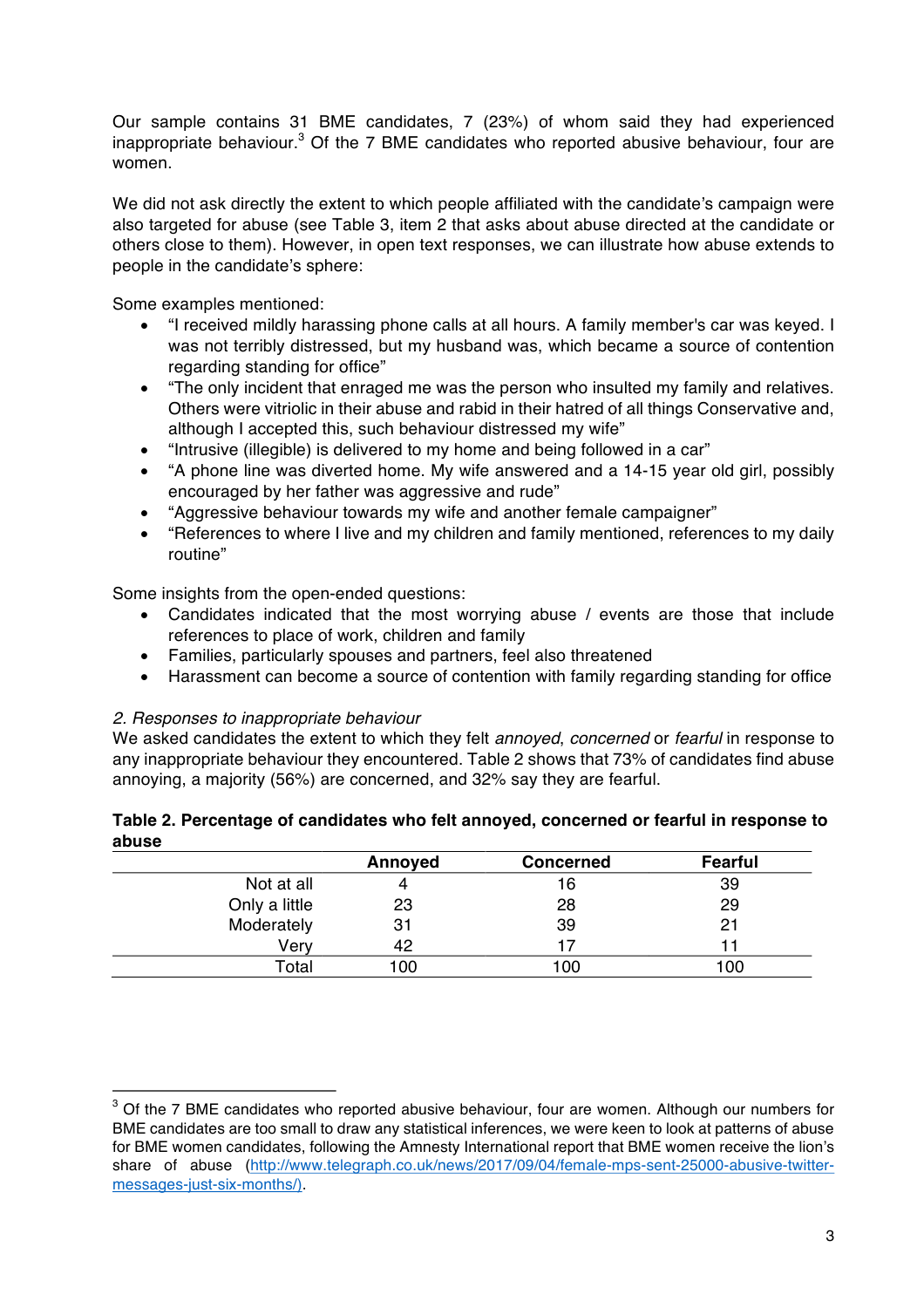Table 2a shows the percentage of candidates indicating they felt annoyed, concerned or fearful by gender. We find significant gender differences in candidates' responses to abuse.

|               | Annoyed |        | Concerned |        | <b>Fearful</b> |        |
|---------------|---------|--------|-----------|--------|----------------|--------|
|               | Male    | Female | Male      | Female | Male           | Female |
| Not at all    | 5       |        | 20        |        | 46             | 27     |
| Only a little | 26      | 18     | 30        | 24     | 33             | 22     |
| Moderately    | 34      | 26     | 36        | 43     | 14             | 33     |
| Very          | 35      | 55     | 13        | 26     |                | 18     |
| Total         | 100     | 100    | 100       | 100    | 100            | 100    |

| Table 2a. Percentage of candidates who felt annoyed, concerned or fearful in response |  |  |
|---------------------------------------------------------------------------------------|--|--|
| to abuse by gender                                                                    |  |  |

#### 3. Types of inappropriate behaviour

We asked candidates about different types of inappropriate behaviours they may have experienced – ranging from being physically attacked, followed, inappropriate social media contact and sexual assault. As shown in Table 3, behaviours involving physical abuse/assault is rare. More frequent is abuse through sending inappropriate emails or contact on social media. This table also shows that significant party and gender differences are present. In every instance save sexual harassment we see significant differences among candidates of the different parties. With respect to gender, women candidates were more likely to be sexually harassed and to be sent inappropriate emails. Other recent studies (i.e. Amnesty International) have reported that women, and in particular, BME women receive the lion's share of abuse on social media. Our survey shows that 25% of women candidates report receiving 3 or more instances of abuse on social media compared to 18% of men, however, overall differences were not significant at standard significance levels ( $p = .07$ ).

|                                    |              | $1-2$ | $3+$  | <b>Party</b> | Gender      |
|------------------------------------|--------------|-------|-------|--------------|-------------|
|                                    | <b>Never</b> | times | times | differences  | differences |
| Physically attacked                | 98           | 2     | 0     | Yes          | No          |
| Threats to harm you / others       | 90           | 8     | 2     | Yes          | No          |
| Made unwanted approaches           | 88           | 8     | 3     | Yes          | No          |
| Followed                           | 96           | 3     |       | Yes          | No          |
| Loitered at cand's home/other      | 96           | 3     |       | Yes          | No          |
| Interfered with property           | 95           | 4     |       | Yes          | No          |
| Sent inappropriate email           | 80           |       | 13    | Yes          | Yes         |
| Inappropriate social media contact | 76           | 4     | 20    | Yes          | No          |
| Sent inappropriate letters         | 91           | 6     | 3     | Yes          | No          |
| Made inappropriate phone calls     | 91           | 5     | 4     | Yes          | No          |
| Sexually harassed                  | 99           | 0     |       | No           | Yes         |
| Sexually assaulted                 | 100          | 0     | 0     | No           | No          |
| Other                              | 100          |       | 0     | No           | No          |

#### Table 3. Types of inappropriate behaviour

#### 4. Sources of inappropriate behaviour

To gauge the extent to which inappropriate or abusive behaviour was between supporters of political parties, we asked: During the 2017 General Election campaign, have you or your campaign experienced any inappropriate behaviour by supporters of other parties/ or candidates? The data show that 32% of candidates report inappropriate behaviour by supporters of opposition parties/candidates. We do not observe gender differences, but once again, see significant party differences. Figure 2 shows the distribution of responses by political party. Some 68% of Conservative candidates said abuse came from opponents, compare to 28% for LibDems and 25% of Labour candidates.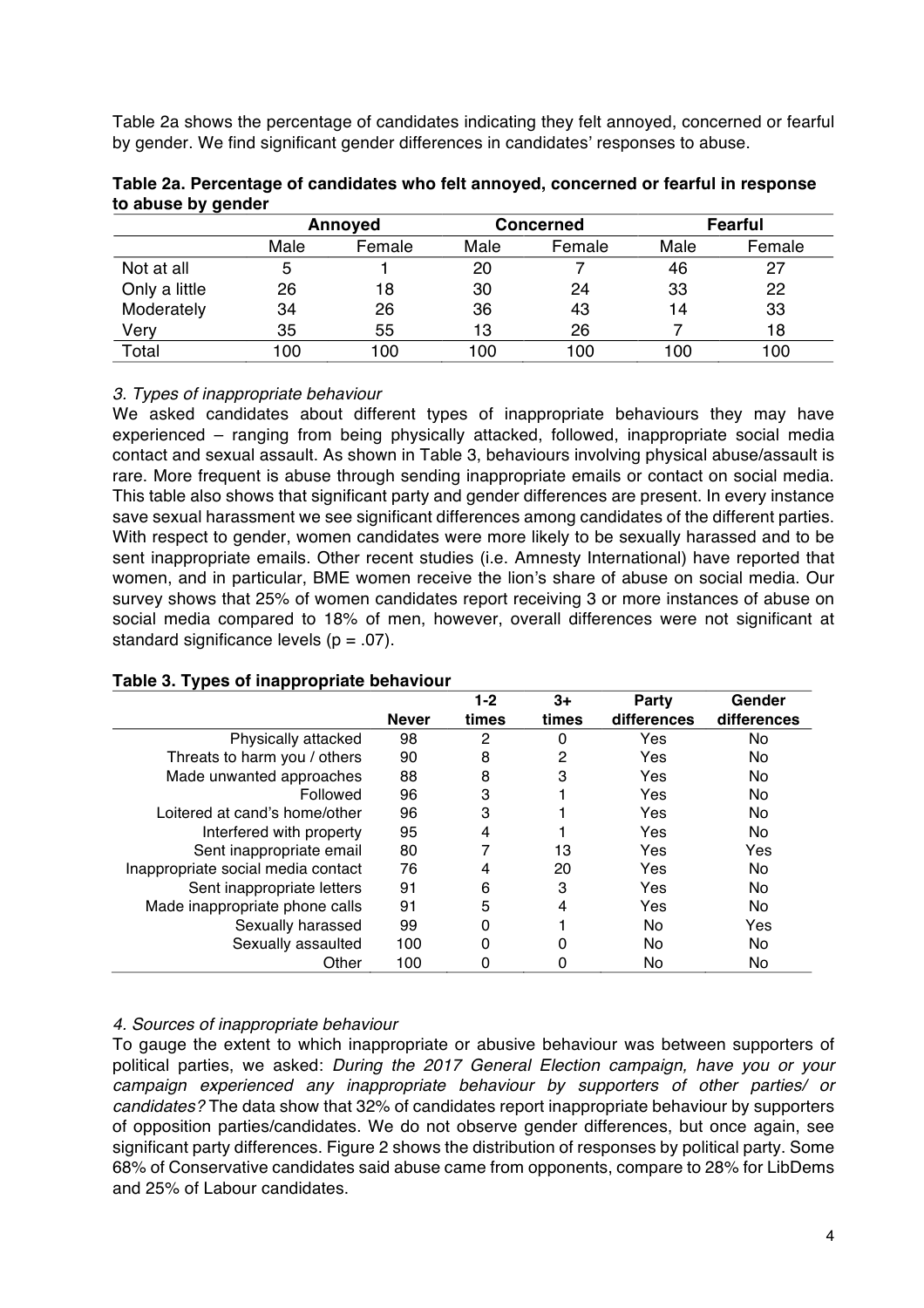#### Figure 2.



Our question asked about inappropriate behaviour by supporters of other parties, but in the open text questions, candidates identified several other sources of abuse. We are unable to quantify these, but illustrate the range with the text below. Several candidates noted that the political parties and candidates themselves are responsible for an abusive environment because they use aggressive rhetoric in their campaigns. Other candidates mentioned that social media companies are partially responsible because they should do more to identify members that behave aggressively. Respondents also mention that police should do more to respond to denounces of harassment because the high levels of impunity have let this type of behaviour flourish. Other candidates identified the press as responsible for fostering harassment due to their aggressive and inadequate coverage of the campaign.

#### 5. What should be done about harassment/intimidation?

Finally, in an open-ended question we asked candidates: What measures, if any, should be taken to increase the security of election candidates? We identify a range of responses below, in approximate order of the frequency with which they were mentioned.

- Maintain the option of anonymity of candidates' home addresses  $\bullet$
- Serious and quick response from police: several candidates indicated that police are  $\bullet$ unsupportive, e.g. "don't make a fuss about this"
- Security advice from parties, police and other organizations  $\bullet$
- Social media platforms (Twitter, Facebook etc.) should be forced to take action against  $\bullet$ trolls
- A special watchdog to investigate this type of abuse  $\bullet$
- Ensure that candidates are accompanied in all moment while campaigning  $\bullet$
- Stronger actions against offenders (e.g. including jail and fines)  $\bullet$
- Parties should tell their members that this behaviour is unacceptable.  $\bullet$

However, a few candidates felt that nothing can be done and this is something that comes with the territory of being a parliamentary candidate.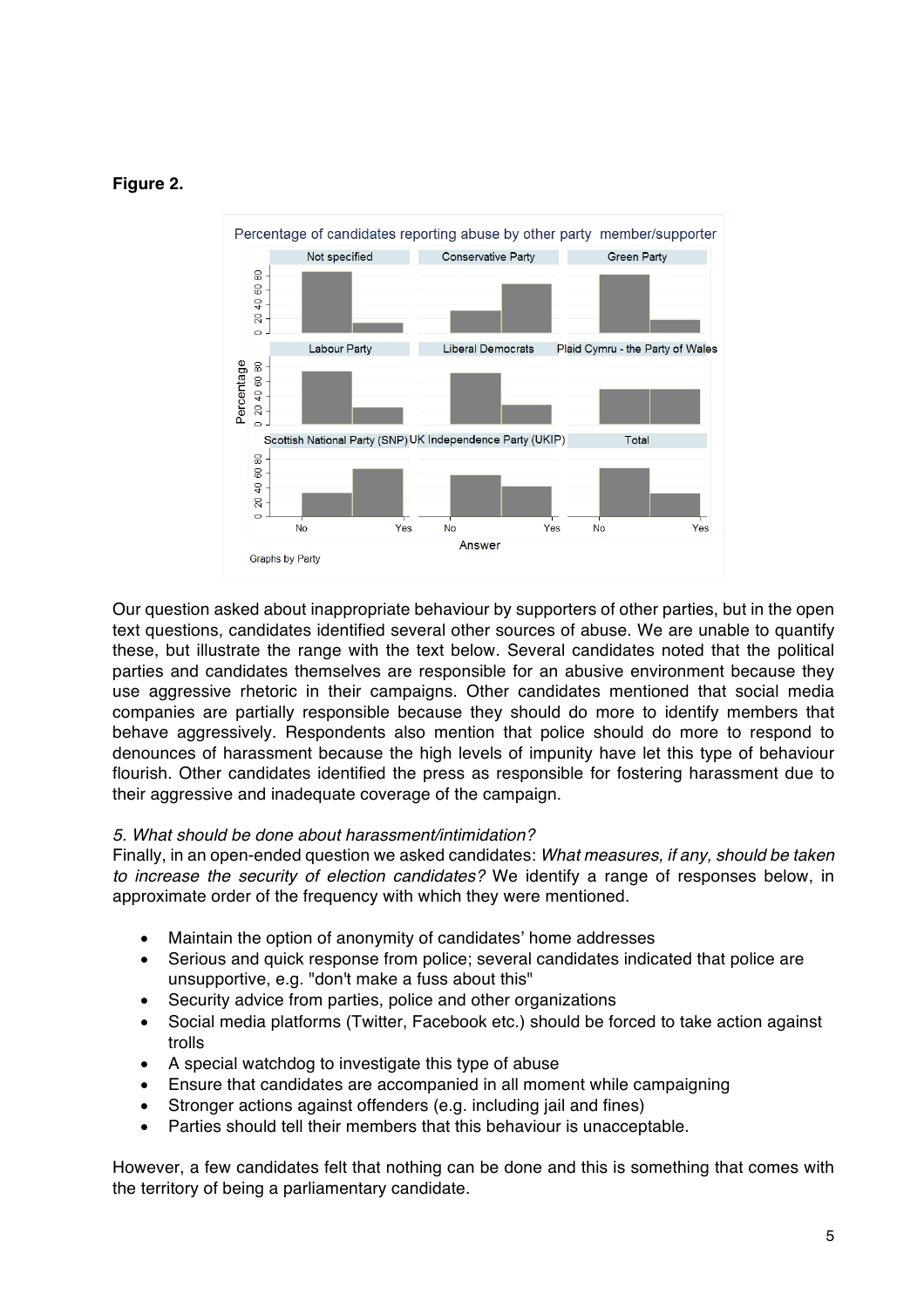#### 4. Summary

Our preliminary evidence shows that intimidation of parliamentary candidates is not limited to a few small cases. Just under one-third of candidates who have responded to our survey thus far report incidences of abuse or intimidation. From our early results, we find that women candidates are more likely to experience abuse, which is common across all age groups. Over half of candidates who experience inappropriate behaviour are concerned by it. Candidates offered a range of actions to address abuse: 1) maintaining the anonymity of candidates' and agents' home addresses and 2) prompt, appropriate responses by police, political parties and social media platforms, we among the most frequently identified.